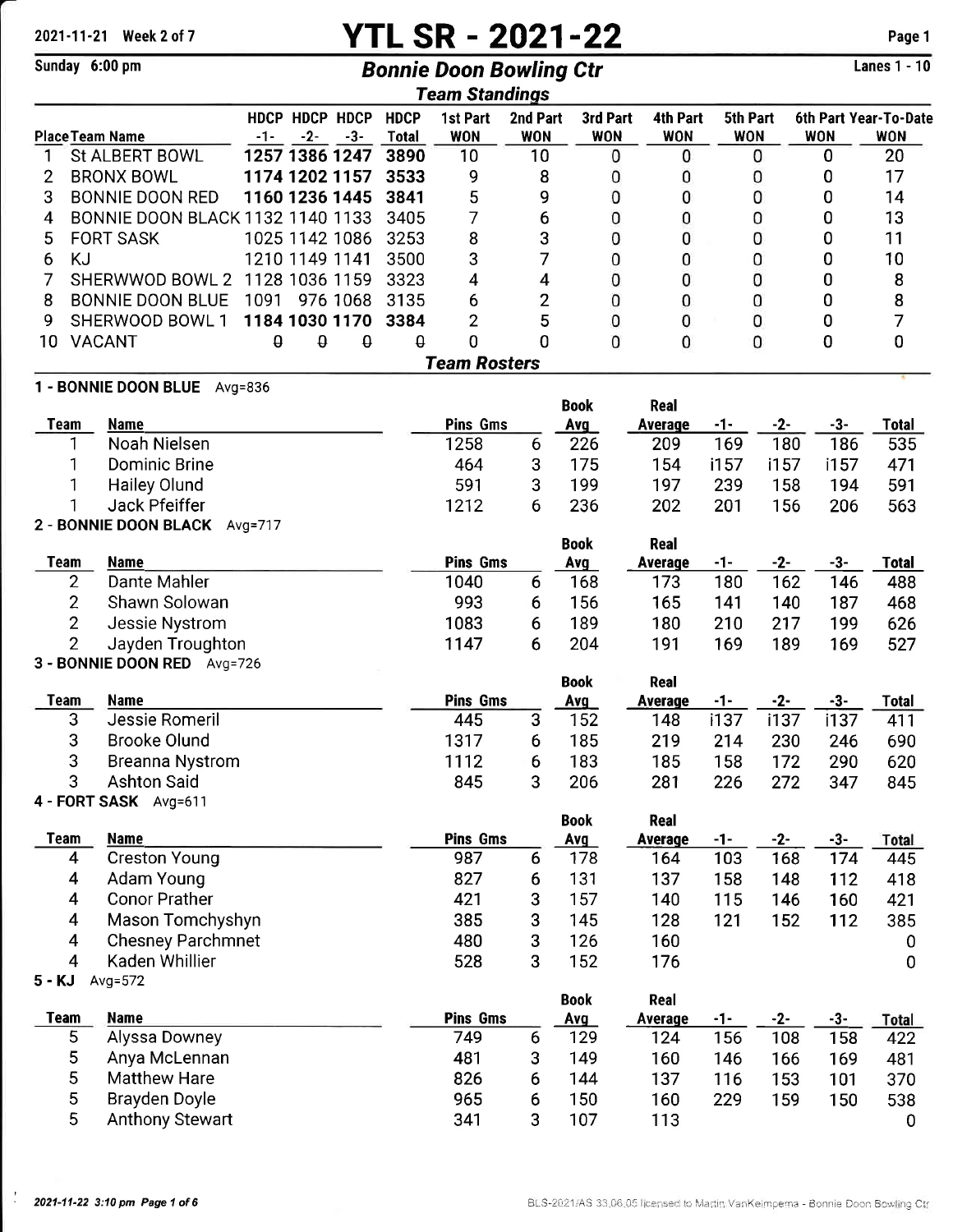|                | 2021-11-21 Week 2 of 7              | <b>YTL SR - 2021-22</b> |   |             |                |            |              |              | Page 2              |
|----------------|-------------------------------------|-------------------------|---|-------------|----------------|------------|--------------|--------------|---------------------|
|                | 6 - SHERWOOD BOWL 1<br>$Avg=885$    |                         |   | <b>Book</b> | Real           |            |              |              |                     |
| <b>Team</b>    | Name                                | <b>Pins Gms</b>         |   | <b>Avg</b>  | <b>Average</b> | $-1-$      | $-2-$        | $-3-$        | <b>Total</b>        |
| 6              | <b>Madison Jenkins</b>              | 1175                    | 6 | 211         | 195            | 263        | 251          | 194          | 708                 |
| 6              | <b>Tristan Paterson</b>             | 1007                    | 6 | 214         | 167            | 137        | 130          | 240          | 507                 |
| 6              | <b>Jake Cornell</b>                 | 1305                    | 6 | 217         | 217            | 236        | 183          | 240          | 659                 |
| 6              | Jeremiah Said                       | 664                     | 3 | 243         | 221            | 266        | 184          | 214          | 664                 |
| 6              | Keera Usman                         | 513                     | 3 | 235         | 171            |            |              |              | $\mathbf 0$         |
|                | 7 - SHERWWOD BOWL 2 Avg=707         |                         |   |             |                |            |              |              |                     |
|                |                                     |                         |   | <b>Book</b> | Real           |            |              |              |                     |
| <b>Team</b>    | <b>Name</b>                         | <b>Pins Gms</b>         |   | Avg         | Average        | $-1-$      | $-2-$        | $-3-$        | <b>Total</b>        |
| $\overline{7}$ | <b>Matthew Cox</b>                  | 1159                    | 6 | 196         | 193            | 147        | 189          | 195          | 531                 |
| 7              | Melody Billard                      | 525                     | 3 | 173         | 175            | 193        | 144          | 188          | 525                 |
| $\overline{7}$ | <b>Ben Hewertson</b>                | 942                     | 6 | 185         | 157            | 175        | 137          | 186          | 498                 |
| $\overline{7}$ | <b>Jessica Brewer</b>               | 907                     | 6 | 153         | 151            | 171        | 124          | 148          | 443                 |
| 7              | Sureena Usman                       | 514                     | 3 | 177         | 171            |            |              |              | $\mathbf 0$         |
|                | 8 - BRONX BOWL Avg=543              |                         |   |             |                |            |              |              |                     |
|                |                                     |                         |   | <b>Book</b> | Real           |            |              |              |                     |
| Team<br>8      | <b>Name</b><br><b>Damian Alexis</b> | <b>Pins Gms</b><br>779  | 6 | Avg<br>149  | Average<br>129 | -1-<br>125 | $-2-$<br>154 | $-3-$<br>101 | <b>Total</b><br>380 |
| 8              | Samuel Vanderleek                   | 850                     | 6 | 114         | 141            | 133        | 133          | 132          | 398                 |
| 8              | Maria Koropeski                     | 943                     | 6 | 124         | 157            | 155        | 164          | 160          | 479                 |
| 8              | <b>Madison Maltais</b>              | 1062                    | 6 | 156         | 177            | 172        | 162          | 175          | 509                 |
|                | 9 - St ALBERT BOWL Avg=757          |                         |   |             |                |            |              |              |                     |
|                |                                     |                         |   | <b>Book</b> | Real           |            |              |              |                     |
| <b>Team</b>    | <b>Name</b>                         | <b>Pins Gms</b>         |   | <b>Avg</b>  | Average        | $-1-$      | $-2-$        | $-3-$        | <b>Total</b>        |
| 9              | Kayle Mak                           | 597                     | 3 | 208         | 199            | 206        | 185          | 206          | 597                 |
| 9              | <b>Brayden Fletcher</b>             | 1114                    | 6 | 169         | 185            | 181        | 149          | 216          | 546                 |
| 9              | Megan Brook                         | 1288                    | 6 | 166         | 214            | 268        | 236          | 180          | 684                 |
| 9              | <b>Jillian Collins</b>              | 875                     | 3 | 214         | 291            | 206        | 420          | 249          | 875                 |
| 9              | Canon Cunningham                    | 462                     | 3 | 165         | 154            |            |              |              | 0                   |
| 9              | Morgan Dumouchel                    | 523                     | 3 | 137         | 174            |            |              |              | 0                   |

10-VACANT Avg=O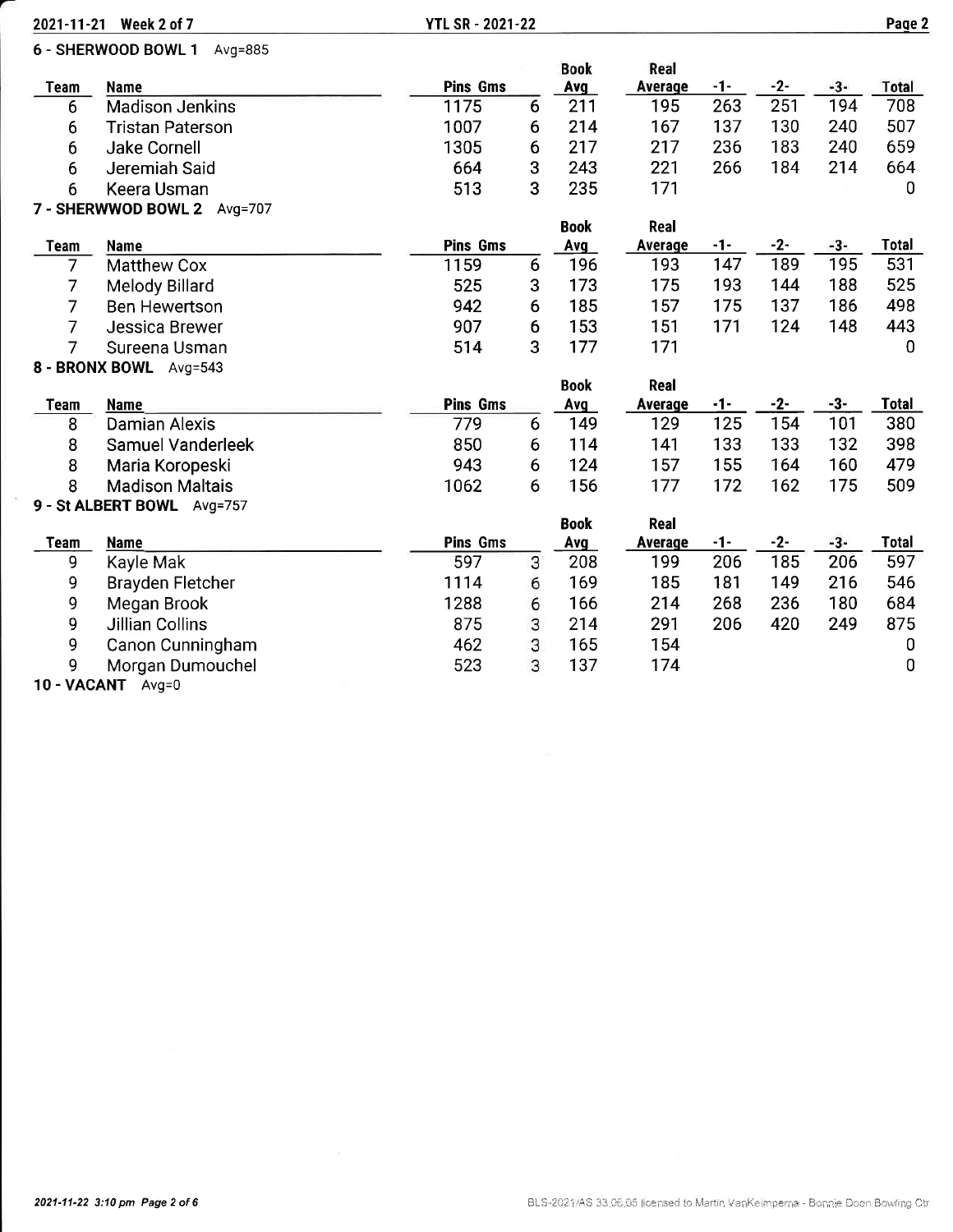| <b>Season High Scores</b> |                                  |                       |                                  |                        |  |  |  |  |
|---------------------------|----------------------------------|-----------------------|----------------------------------|------------------------|--|--|--|--|
|                           | <b>Team Handicap Game</b>        |                       | <b>Team Handicap Series</b>      |                        |  |  |  |  |
|                           | 1445<br><b>BONNIE DOON RED</b>   |                       | 3890<br><b>St ALBERT BOWL</b>    |                        |  |  |  |  |
|                           | 1386<br>St ALBERT BOWL           |                       | 3841<br><b>BONNIE DOON RED</b>   |                        |  |  |  |  |
|                           | 1305<br><b>BRONX BOWL</b>        |                       | 3620<br><b>BRONX BOWL</b>        |                        |  |  |  |  |
|                           | <b>FORT SASK</b><br>1244         |                       | 3591<br><b>FORT SASK</b>         |                        |  |  |  |  |
|                           | 1222<br><b>BONNIE DOON BLACK</b> |                       | 3500<br>KJ                       |                        |  |  |  |  |
|                           | 1210<br>KJ                       |                       | 3405<br><b>BONNIE DOON BLACK</b> |                        |  |  |  |  |
|                           | 1208<br>SHERWWOD BOWL 2          |                       | 3384<br>SHERWOOD BOWL 1          |                        |  |  |  |  |
|                           | 1184<br>SHERWOOD BOWL 1          |                       | <b>BONNIE DOON BLUE</b><br>3365  |                        |  |  |  |  |
|                           | <b>BONNIE DOON BLUE</b><br>1160  |                       | 3361<br>SHERWWOD BOWL 2          |                        |  |  |  |  |
|                           | <b>Scratch Game</b>              | <b>Scratch Series</b> | <b>Handicap Game</b>             | <b>Handicap Series</b> |  |  |  |  |
| <b>Boys</b>               | 347 Ashton Said                  | 845 Ashton Said       | 431 Ashton Said                  | 1097 Ashton Said       |  |  |  |  |
|                           | 301 Noah Nielsen                 | 723 Noah Nielsen      | 373 Noah Nielsen                 | 962 Samuel Vanderlee   |  |  |  |  |
|                           | Jayden Troughton<br>281          | 664 Jeremiah Said     | 364 Brayden Doyle                | 943 Brayden Doyle      |  |  |  |  |
|                           | 266 Jeremiah Said                | 659 Jake Cornell      | 358 Jayden Troughton             | 939 Noah Nielsen       |  |  |  |  |
|                           | 247 Jack Pfeiffer                | 649 Jack Pfeiffer     | 356 Samuel Vanderlee             | 927 Kaden Whillier     |  |  |  |  |
|                           | 240<br>Jake Cornell              | 628 Matthew Cox       | 333 Brayden Fletcher             | 923 Jessie Nystrom     |  |  |  |  |
|                           | 240 Tristan Paterson             | 626 Jessie Nystrom    | 325 Shawn Solowan                | 916 Brayden Fletcher   |  |  |  |  |
|                           | 237 Matthew Cox                  | 620 Jayden Troughton  | 323<br>Kaden Whillier            | 903 Shawn Solowan      |  |  |  |  |
|                           | 229 Brayden Doyle                | 568 Brayden Fletcher  | 323 Dante Mahler                 | 888 Dante Mahler       |  |  |  |  |
|                           | 217 Jessie Nystrom               | 552 Dante Mahler      | 322 Matthew Hare                 | 881 Jake Cornell       |  |  |  |  |
| Girls                     | Jillian Collins<br>420           | 875 Jillian Collins   | 497 Jillian Collins              | 1106 Jillian Collins   |  |  |  |  |
|                           | 290 Breanna Nystrom              | 708 Madison Jenkins   | 395 Breanna Nystrom              | 1044 Megan Brook       |  |  |  |  |
|                           | 268 Megan Brook                  | 690 Brooke Olund      | 388 Megan Brook                  | 999 Brooke Olund       |  |  |  |  |
|                           | 263 Madison Jenkins              | 684 Megan Brook       | 356 Madison Maltais              | Morgan Dumouch<br>961  |  |  |  |  |
|                           | 246 Brooke Olund                 | 620 Breanna Nystrom   | 349<br>Brooke Olund              | 953 Maria Koropeski    |  |  |  |  |
|                           | 239 Hailey Olund                 | 597 Kayle Mak         | 343 Madison Jenkins              | 948 Madison Jenkins    |  |  |  |  |
|                           | <b>Madison Maltais</b><br>227    | 591 Hailey Olund      | 335 Morgan Dumouche              | 948 Chesney Parchmn    |  |  |  |  |
|                           | 206 Kayle Mak                    | 553 Madison Maltais   | 332 Chesney Parchmn              | 940 Madison Maltais    |  |  |  |  |
|                           | 193 Melody Billard               | 525 Melody Billard    | 329 Hailey Olund                 | 935 Breanna Nystrom    |  |  |  |  |
|                           | 189 Morgan Dumouche              | 523 Morgan Dumouche   | 322 Maria Koropeski              | 886 Anya McLennan      |  |  |  |  |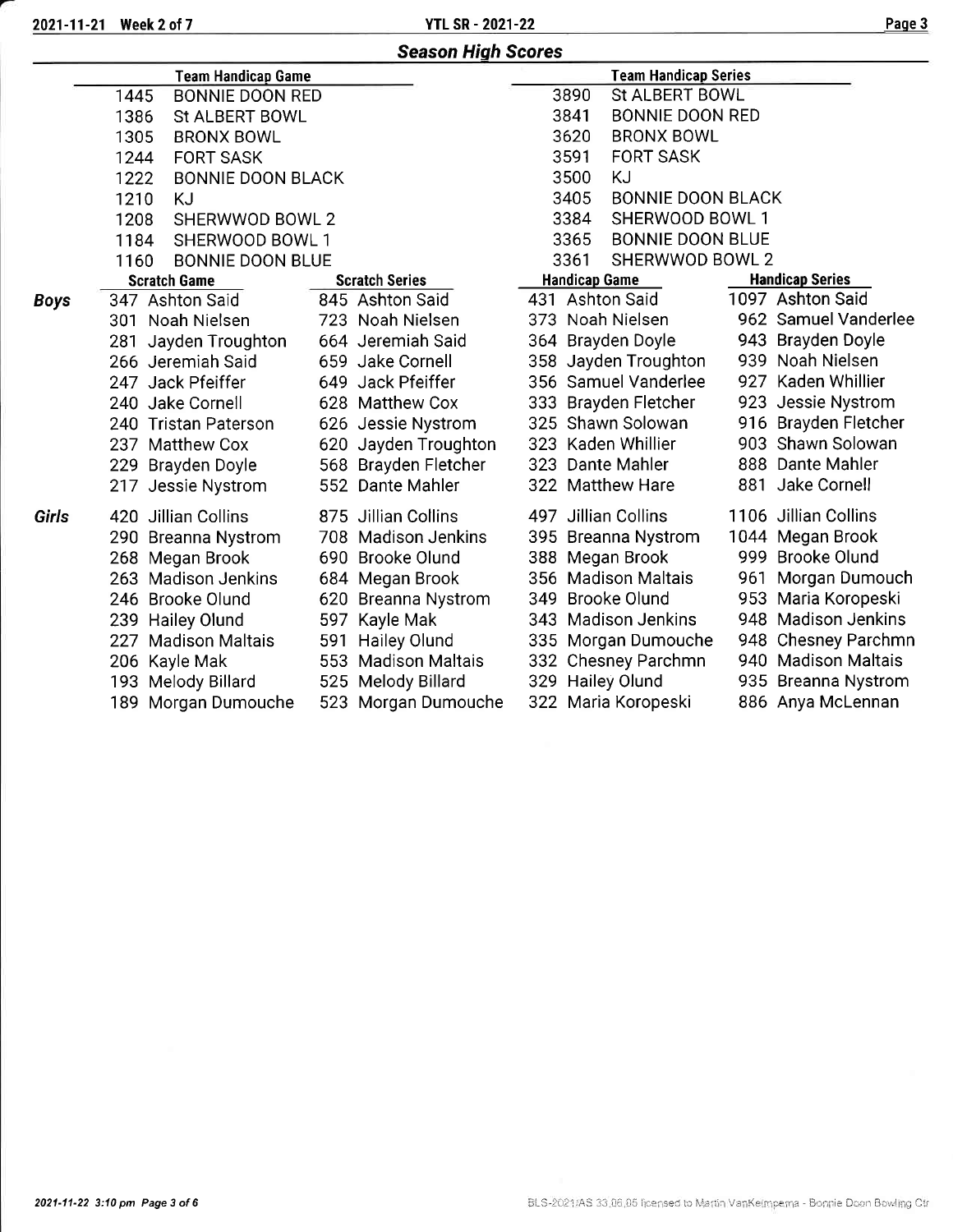|       | <b>Team Handicap Game</b>       |                         | <b>Team Handicap Series</b>       |                                                    |  |  |  |
|-------|---------------------------------|-------------------------|-----------------------------------|----------------------------------------------------|--|--|--|
|       | <b>BONNIE DOON RED</b><br>1445  |                         | 3890<br>St ALBERT BOWL            |                                                    |  |  |  |
|       | 1386<br><b>St ALBERT BOWL</b>   |                         | 3841                              | <b>BONNIE DOON RED</b>                             |  |  |  |
|       | 1210<br><b>KJ</b>               |                         | 3533<br><b>BRONX BOWL</b>         |                                                    |  |  |  |
|       | <b>Scratch Game</b>             | <b>Scratch Series</b>   | <b>Handicap Game</b>              | <b>Handicap Series</b>                             |  |  |  |
| Boys  | 347 Ashton Said                 | 845 Ashton Said         | 431 Ashton Said                   | 1097 Ashton Said                                   |  |  |  |
|       | 266 Jeremiah Said               | 664 Jeremiah Said       | 364 Brayden Doyle                 | 943 Brayden Doyle                                  |  |  |  |
|       | 240 Jake Cornell                | 659 Jake Cornell        | 333 Brayden Fletcher              | 923 Jessie Nystrom                                 |  |  |  |
|       | 240 Tristan Paterson            |                         |                                   |                                                    |  |  |  |
| Girls | 420 Jillian Collins             | 875 Jillian Collins     | 497 Jillian Collins               | 1106 Jillian Collins                               |  |  |  |
|       | 290 Breanna Nystrom             | 708 Madison Jenkins     | 395 Breanna Nystrom               | 1044 Megan Brook                                   |  |  |  |
|       | 268 Megan Brook                 | 690 Brooke Olund        | 388 Megan Brook                   | 999 Brooke Olund                                   |  |  |  |
|       | <b>Weekly Game Over Average</b> |                         | <b>Weekly Series over Average</b> |                                                    |  |  |  |
|       | <b>Game - Avg=Difference</b>    |                         | Series - Avg=Difference           |                                                    |  |  |  |
| Boys  | 347 - 206=141                   | <b>Ashton Said</b>      | 845 - 618 = 227                   | <b>Ashton Said</b>                                 |  |  |  |
|       | $229 - 150 = 79$                | Brayden Doyle           | 538 - 450=88                      | Brayden Doyle                                      |  |  |  |
|       | $216 - 169 = 47$                | Brayden Fletcher        | $626 - 567 = 59$                  | Jessie Nystrom                                     |  |  |  |
|       | $187 - 156 = 31$                | Shawn Solowan           | $398 - 342 = 56$                  | Samuel Vanderleek                                  |  |  |  |
|       | $217 - 189 = 28$                | Jessie Nystrom          | $546 - 507 = 39$                  | <b>Brayden Fletcher</b>                            |  |  |  |
|       | $158 - 131 = 27$                | Adam Young              | $418 - 393 = 25$                  | Adam Young                                         |  |  |  |
|       | $240 - 214 = 26$                | <b>Tristan Paterson</b> | $659 - 651 = 8$                   | Jake Cornell                                       |  |  |  |
|       | $240 - 217 = 23$                | Jake Cornell            | $468 - 468 = 0$                   | Shawn Solowan                                      |  |  |  |
|       | $266 - 243 = 23$                | Jeremiah Said           | $488 - 504 = -16$                 | <b>Dante Mahler</b><br>$\rightarrow$ $\rightarrow$ |  |  |  |
|       | $133 - 114 = 19$                | Samuel Vanderleek       | $421 - 471 = -50$                 | <b>Conor Prather</b>                               |  |  |  |
|       | $180 - 168 = 12$                | Dante Mahler            | $385 - 435 = -50$                 | <b>Mason Tomchyshyn</b>                            |  |  |  |
|       | $153 - 144 = 9$                 | <b>Matthew Hare</b>     | $531 - 588 = -57$                 | <b>Matthew Cox</b>                                 |  |  |  |
|       | $152 - 145 = 7$                 | Mason Tomchyshyn        | $498 - 555 = -57$                 | <b>Ben Hewertson</b>                               |  |  |  |
|       | $154 - 149 = 5$                 | <b>Damian Alexis</b>    | $370 - 432 = -62$                 | <b>Matthew Hare</b>                                |  |  |  |
|       | $160 - 157 = 3$                 | <b>Conor Prather</b>    | $664 - 729 = -65$                 | Jeremiah Said                                      |  |  |  |
|       | $186 - 185 = 1$                 | <b>Ben Hewertson</b>    | $380 - 447 = -67$                 | <b>Damian Alexis</b>                               |  |  |  |
|       | $195 - 196 = -1$                | <b>Matthew Cox</b>      | $527 - 612 = -85$                 | Jayden Troughton                                   |  |  |  |
|       | $174 - 178 = -4$                | <b>Creston Young</b>    | $445 - 534 = -89$                 | <b>Creston Young</b>                               |  |  |  |
|       | $189 - 204 = -15$               | Jayden Troughton        | $507 - 642 = -135$                | <b>Tristan Paterson</b>                            |  |  |  |
|       | $206 - 236 = -30$               | Jack Pfeiffer           | $535 - 678 = -143$                | Noah Nielsen                                       |  |  |  |
|       | $186 - 226 = -40$               | Noah Nielsen            | $563 - 708 = -145$                | Jack Pfeiffer                                      |  |  |  |

Girls

 $\tilde{\mathcal{X}}$ 

| 420 - 214=206     | Jillian Collins        |
|-------------------|------------------------|
| 290 - 183=107     | <b>Breanna Nystrom</b> |
| $268 - 166 = 102$ | Megan Brook            |
| 246 - 185 = 61    | <b>Brooke Olund</b>    |
| $263 - 211 = 52$  | <b>Madison Jenkins</b> |
| 239 - 199 = 40    | Hailey Olund           |

| 875 - 642 = 233  | <b>Jillian Collins</b> |
|------------------|------------------------|
| 684 - 498 = 186  | Megan Brook            |
| 690 - 555=135    | <b>Brooke Olund</b>    |
| 479 - 372=107    | Maria Koropeski        |
| $708 - 633 = 75$ | <b>Madison Jenkins</b> |
| 620 - 549 = 71   | <b>Breanna Nystrom</b> |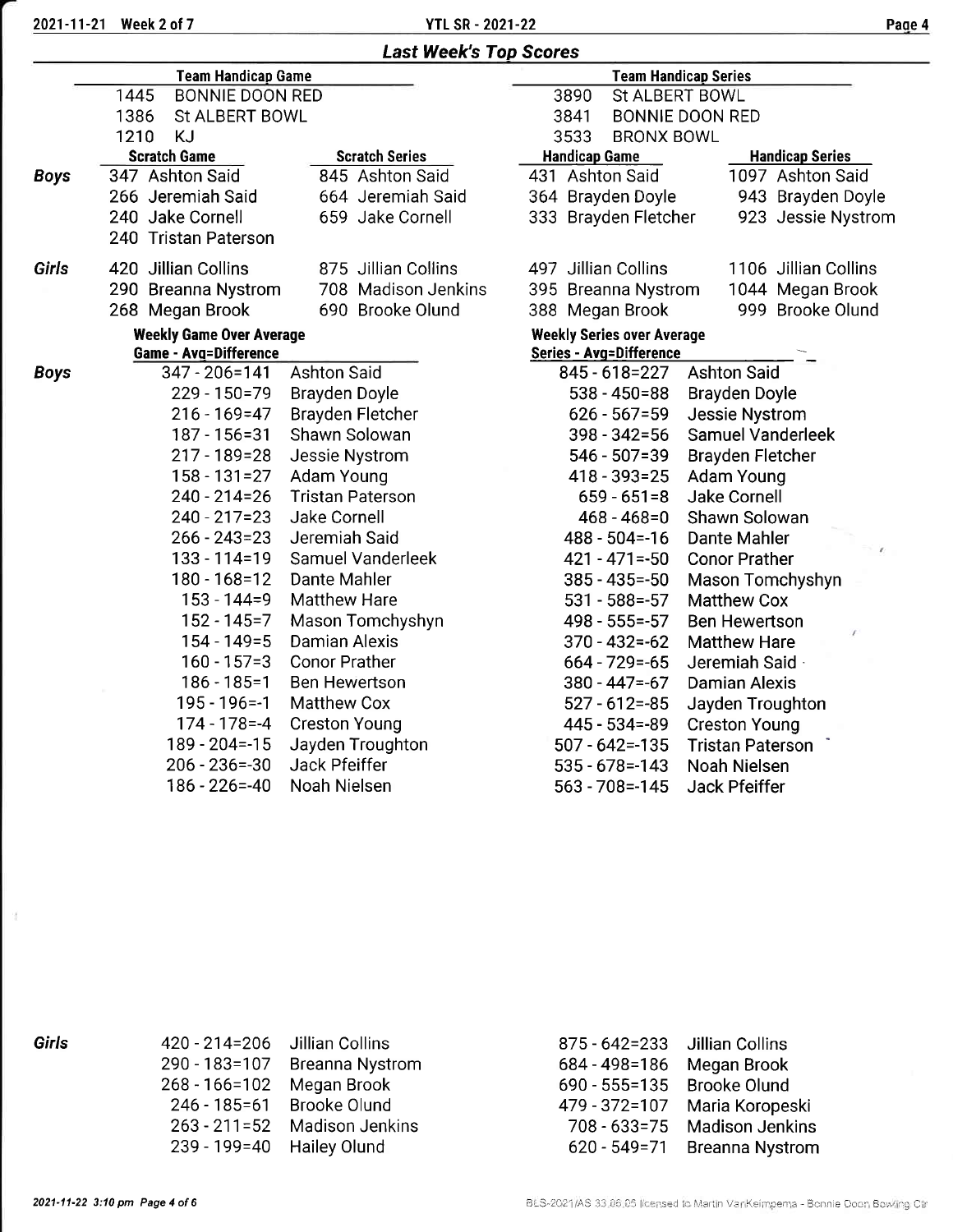| 2021-11-21 Week 2 of 7                                   |                              | <b>YTL SR - 2021-22</b>                                      |                                 | Page 5 |  |
|----------------------------------------------------------|------------------------------|--------------------------------------------------------------|---------------------------------|--------|--|
| <b>Weekly Game Over Average</b><br>Game - Avg=Difference |                              | <b>Weekly Series over Average</b><br>Series - Avg=Difference |                                 |        |  |
|                                                          | 164 - 124=40 Maria Koropeski |                                                              | 509 - 468=41 Madison Maltais    |        |  |
|                                                          | 158 - 129=29 Alyssa Downey   |                                                              | 422 - 387=35 Alyssa Downey      |        |  |
|                                                          | 169 - 149=20 Anya McLennan   |                                                              | 481 - 447=34 Anya McLennan      |        |  |
|                                                          | 193 - 173=20 Melody Billard  |                                                              | 525 - 519=6 Melody Billard      |        |  |
|                                                          | 175 - 156=19 Madison Maltais |                                                              | 591 - 597 = - 6 Hailey Olund    |        |  |
|                                                          | 171 - 153=18 Jessica Brewer  |                                                              | 443 - 459 = - 16 Jessica Brewer |        |  |

- 624=-27 Kayle Mak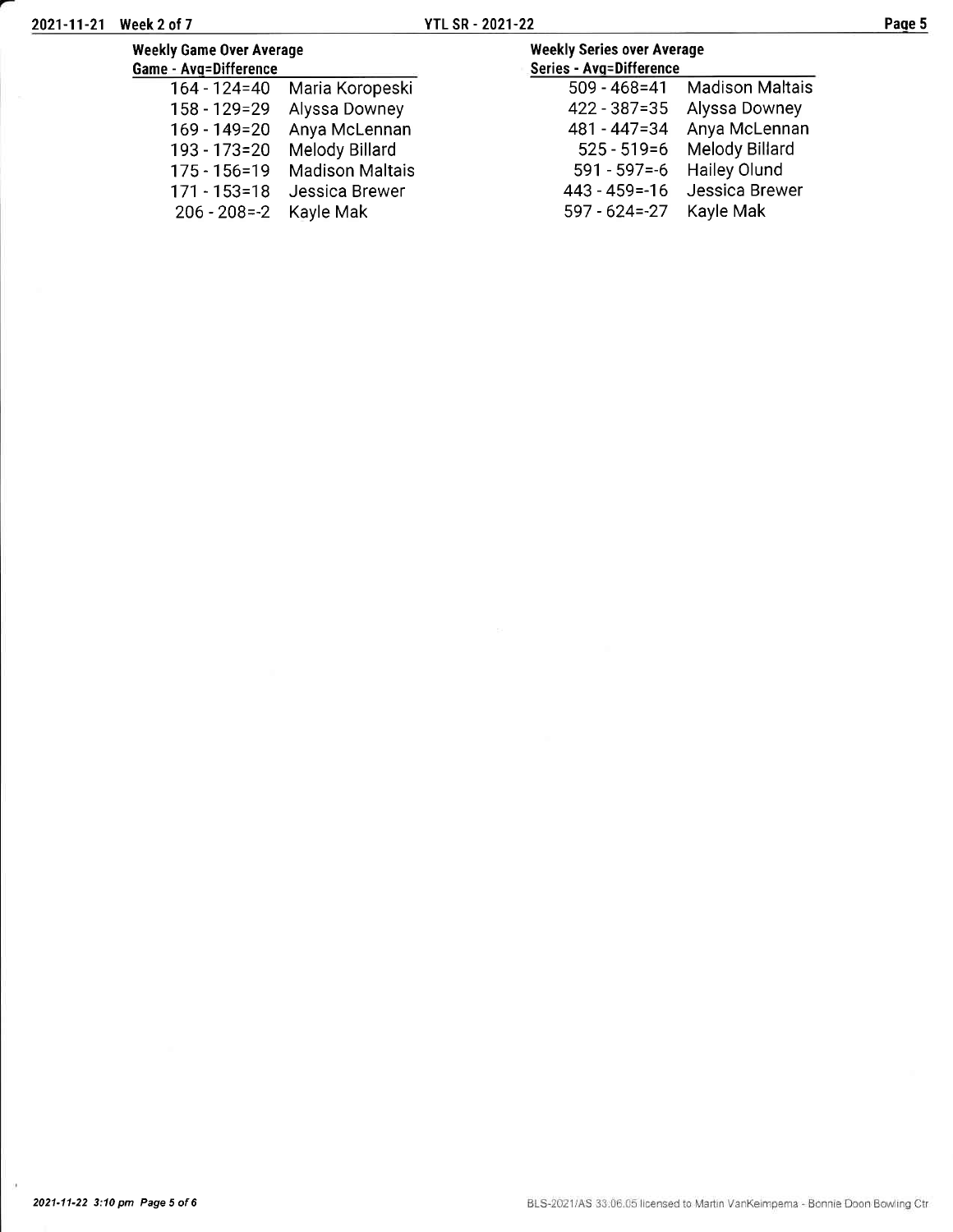Average list of Regular Team Members

## **Effi** Boys

|                                     |                         |      | Year-To-Date |         |  |
|-------------------------------------|-------------------------|------|--------------|---------|--|
| <b>Team Name</b>                    | Name                    | Pins |              | Gms Avg |  |
| <b>BONNIE DOON RED</b>              | <b>Ashton Said</b>      | 845  | 3            | 281     |  |
| SHERWOOD BOWL 1                     | Jeremiah Said           | 664  | 3            | 221     |  |
| SHERWOOD BOWL 1                     | <b>Jake Cornell</b>     | 1305 | 6            | 217     |  |
| <b>BONNIE DOON BLUE</b>             | Noah Nielsen            | 1258 | 6            | 209     |  |
| <b>BONNIE DOON BLUE</b>             | Jack Pfeiffer           | 1212 | 6            | 202     |  |
| SHERWWOD BOWL 2                     | <b>Matthew Cox</b>      | 1159 | 6            | 193     |  |
| <b>BONNIE DOON BLACK</b>            | Jayden Troughton        | 1147 | 6            | 191     |  |
| <b>St ALBERT BOWL</b>               | <b>Brayden Fletcher</b> | 1114 | 6            | 185     |  |
| <b>BONNIE DOON BLACK</b>            | Jessie Nystrom          | 1083 | 6            | 180     |  |
| <b>FORT SASK</b>                    | <b>Kaden Whillier</b>   | 528  | 3            | 176     |  |
| <b>BONNIE DOON BLACK</b>            | Dante Mahler            | 1040 | 6            | 173     |  |
| SHERWOOD BOWL 1                     | Tristan Paterson        | 1007 | 6            | 167     |  |
| <b>BONNIE DOON BLACK</b>            | Shawn Solowan           | 993  | 6            | 165     |  |
| <b>FORT SASK</b>                    | <b>Creston Young</b>    | 987  | 6            | 164     |  |
| KJ                                  | Brayden Doyle           | 965  | 6            | 160     |  |
| SHERWWOD BOWL 2                     | <b>Ben Hewertson</b>    | 942  | 6            | 157     |  |
| <b>BONNIE DOON BLUE</b>             | <b>Dominic Brine</b>    | 464  | 3            | 154     |  |
| St ALBERT BOWL                      | Canon Cunningham        | 462  | 3            | 154     |  |
| <b>BRONX BOWL</b>                   | Samuel Vanderleek       | 850  | 6            | 141     |  |
| <b>FORT SASK</b>                    | <b>Conor Prather</b>    | 421  | 3            | 140     |  |
| <b>FORT SASK</b>                    | Adam Young              | 827  | 6            | 137     |  |
| KJ                                  | <b>Matthew Hare</b>     | 826  | 6            | 137     |  |
| <b>BRONX BOWL</b>                   | <b>Damian Alexis</b>    | 779  | 6            | 129     |  |
| <b>FORT SASK</b>                    | Mason Tomchyshyn        | 385  | 3            | 128     |  |
| ΚJ                                  | Anthony Stewart         | 341  | 3            | 113     |  |
| $\mathcal{L}(\mathcal{C})$<br>Girls |                         |      |              |         |  |

### Team Name

| <b>Team Name</b>        | <b>Name</b>              | <b>Pins</b> | Gms Avg |     |
|-------------------------|--------------------------|-------------|---------|-----|
| <b>St ALBERT BOWL</b>   | Jillian Collins          | 875         | 3       | 291 |
| <b>BONNIE DOON RED</b>  | <b>Brooke Olund</b>      | 1317        | 6       | 219 |
| St ALBERT BOWL          | Megan Brook              | 1288        | 6       | 214 |
| St ALBERT BOWL          | Kayle Mak                | 597         | 3       | 199 |
| <b>BONNIE DOON BLUE</b> | <b>Hailey Olund</b>      | 591         | 3       | 197 |
| SHERWOOD BOWL 1         | <b>Madison Jenkins</b>   | 1175        | 6       | 195 |
| <b>BONNIE DOON RED</b>  | <b>Breanna Nystrom</b>   | 1112        | 6       | 185 |
| <b>BRONX BOWL</b>       | <b>Madison Maltais</b>   | 1062        | 6       | 177 |
| SHERWWOD BOWL 2         | Melody Billard           | 525         | 3       | 175 |
| <b>St ALBERT BOWL</b>   | Morgan Dumouchel         | 523         | 3       | 174 |
| SHERWWOD BOWL 2         | Sureena Usman            | 514         | 3       | 171 |
| SHERWOOD BOWL 1         | Keera Usman              | 513         | 3       | 171 |
| KJ                      | Anya McLennan            | 481         | 3       | 160 |
| <b>FORT SASK</b>        | <b>Chesney Parchmnet</b> | 480         | 3       | 160 |
| <b>BRONX BOWL</b>       | Maria Koropeski          | 943         | 6       | 157 |
| SHERWWOD BOWL 2         | Jessica Brewer           | 907         | 6       | 151 |
| <b>BONNIE DOON RED</b>  | Jessie Romeril           | 445         | 3       | 148 |
| ΚJ                      | Alyssa Downey            | 749         | 6       | 124 |

Year-To-Date